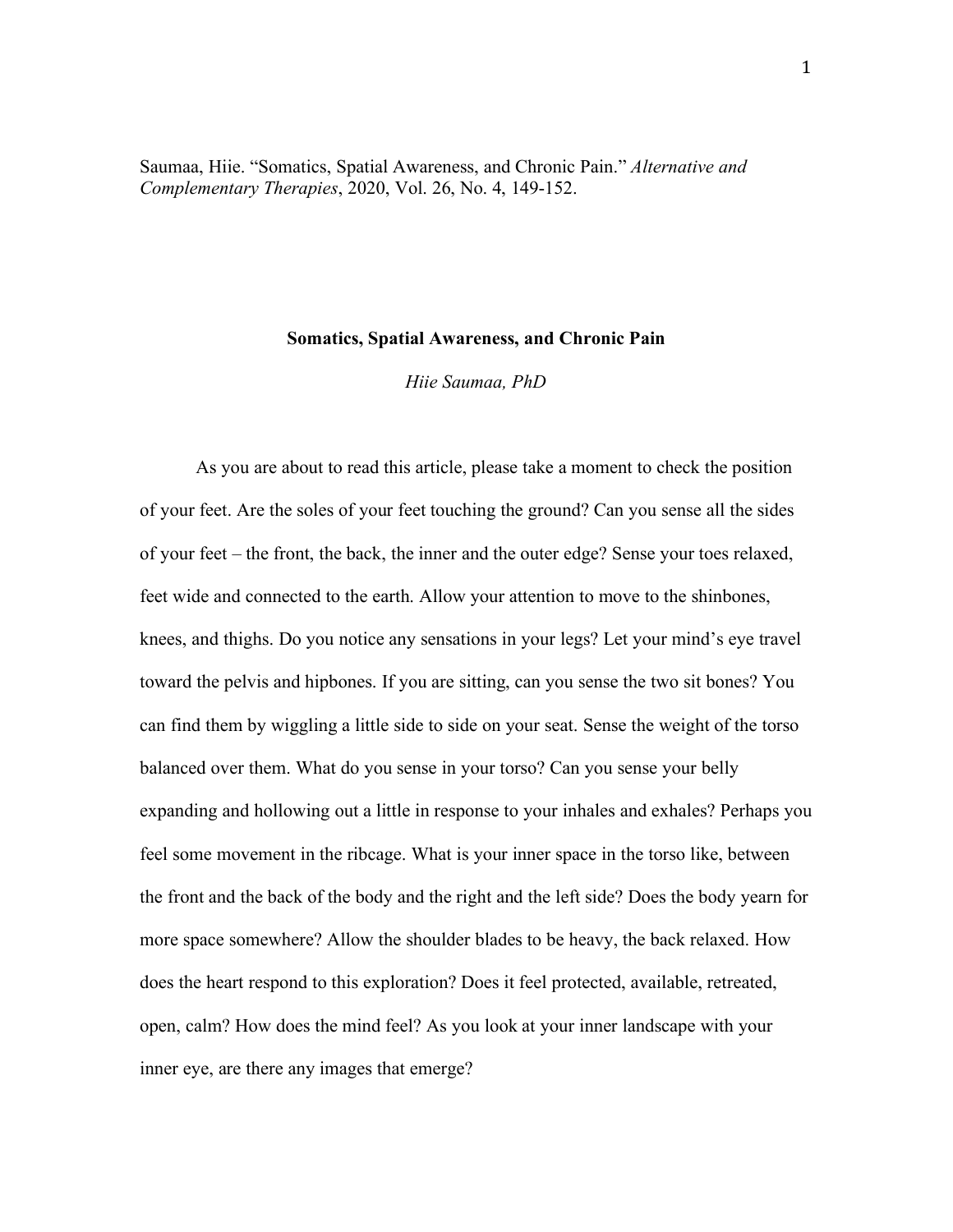This exercise is a version of a body scan, widely used in yogic, meditative, and somatic practices. In a body scan, the mind's attention moves from one area in the body to the rest and notices how these areas feel. Body scans develop the ability to be in a dialogue with the body and the physical sensations, to tune in with the voice of the body and the inner realm. Sharpening the inner eye's ability to see what we cannot see with the physical eye, body scans help connect us to the space inside the body.

Somatic practices – methods that develop physical awareness through mindful movement – address spatial awareness on multiple levels. Spatial awareness can be understood on the level of an individual sensing the space inside his/her body, tracing physical sensations and images that arise, as in a body scan. Spatial awareness can also refer to the body moving in space, in relation to other movers and objects. On yet another level, spatial awareness can refer to the awareness of the environment, the natural world, and the place of humans in the wider biosphere. Somatic practices often employ all of these three meanings of spatial awareness.

In this article, I will look at the notion of spatial awareness in relation to chronic pain. I will trace the question of whether and how somatic practices could help people with chronic pain issues. I will draw examples from somatic movement techniques, such as Continuum Movement, Tamalpa Life/Art Process, and somatic strength training, which I will explain in greater detail below.

#### **Living with Chronic Pain**

Acute pain is essential to survival. It is a useful signal that exists to keep us safe and alive. It tells us to avoid doing things that hurt us—like touching a hot stove—or it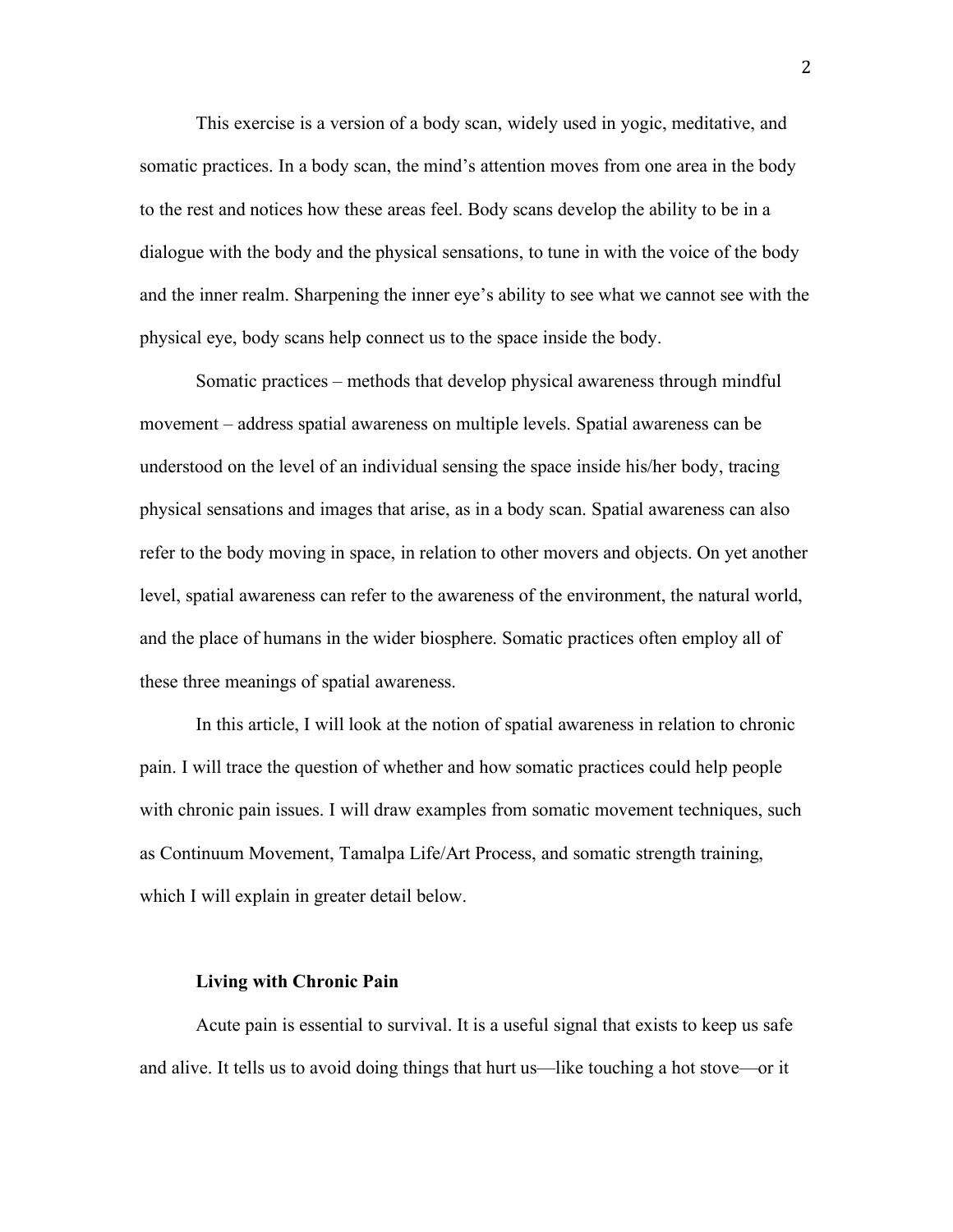provides a warning that something is amiss in our body that needs to be addressed. But for some people, acute pain becomes chronic. When a person is experiencing chronic pain, their conscious awareness tends to be narrowly focused on the sensation of pain; as a result, their movements become increasingly constricted. The person can become identified as a "chronic pain patient," and as a result their sense of a healthy, whole self will be compromised. In the absence of a condition that might be worsened by certain movements—such as a broken bone—movement therapies can be the ideal strategy to widen the person's focus and make it more expansive.

People diagnosed with an autoimmune illness, osteoarthritis, fibromyalgia, and other illnesses are likely to have varying levels of pain. Teresa D'Angelo, founder of Live Love Move, a somatic education company, describes her experience with severe chronic pain resulting from rheumatoid arthritis over an eight-year span: "My inner world consisted of finding a way to relieve the pain. […] The stress I felt was simply to get through the day and focus on the work in front of me. However, in the brain fog I was experiencing, that was not always doable. I couldn't think clearly at times and had trouble comprehending my work."1 Without a long-term relief, she lived day-to-day. "I had my medicine regime laid out at my bedside during a 'flare-up' so that when I awoke in the morning, I wasn't in excruciating pain," she notes. As some of the most challenging moments she recounts asking her husband to open a jar and turn a door knob; getting up and down the stairs of her house on her behind, and, when she was able to drive, doing the manual shift with her left hand. What helped her was the Nia dance practice, a mindful, somatic method that is inspired by dance arts, martial arts, and healing arts. The movement classes helped her move out of the mindset of pain: she learned how to move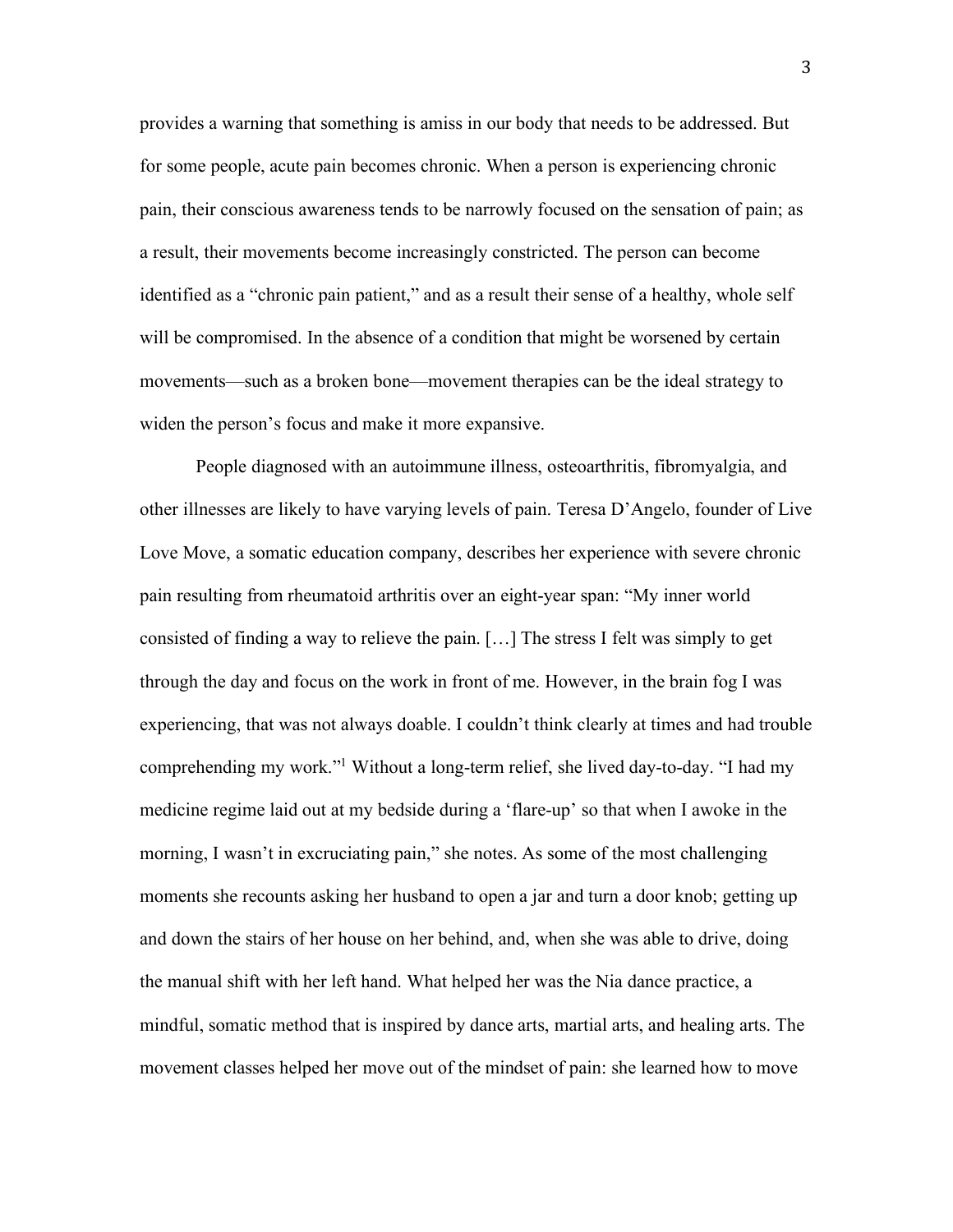her body gently and in ways that felt healing, liberating, and enabling. D'Angelo started teaching movement classes once a week, which gave her a purpose in leading others.

## **Spaciousness and Somatics**

Spatial awareness is an important concept for somatic practitioners. In somatic dance classes, like in other types of dance practices such as contemporary dance, participants develop the awareness of how they move in space and in relation to one another. In Nia dance classes, students move diagonally, in rows, in a free formation, in circles; they travel through space, moving backward, forward, to the side, and around the other dancers. They reach toward the space above, dance with arms reaching to the space in front, to the sides, or at the back of the body, and sink onto the floor to do crawling, creeping, rolling motions or rest in stillness. In Contact Improvisation movement sessions, participants explore the space between two dancers, the space between a dancer and the floor, a dancer and the wall, a dancer and an element of nature, such as a stone or a tree.

What makes these explorations somatic is the invitation to always keep connecting to sensations and how the movements make you feel. Moving through space, you can ask, "What do I feel in my feet? Can I sense my pelvis in relation to my ribcage and head? Where do I sense pleasure and relaxation as I walk at the perimeter of the space I am in? As I move backward, what if I imagine that my eyes are at the back of the head? What is happening in my spine as I go toward the floor? What would it feel like if I surrendered all the weight of my body and any feeling of tension to the earth?" These different ways of movement, paired with inner awareness, develop agility, range of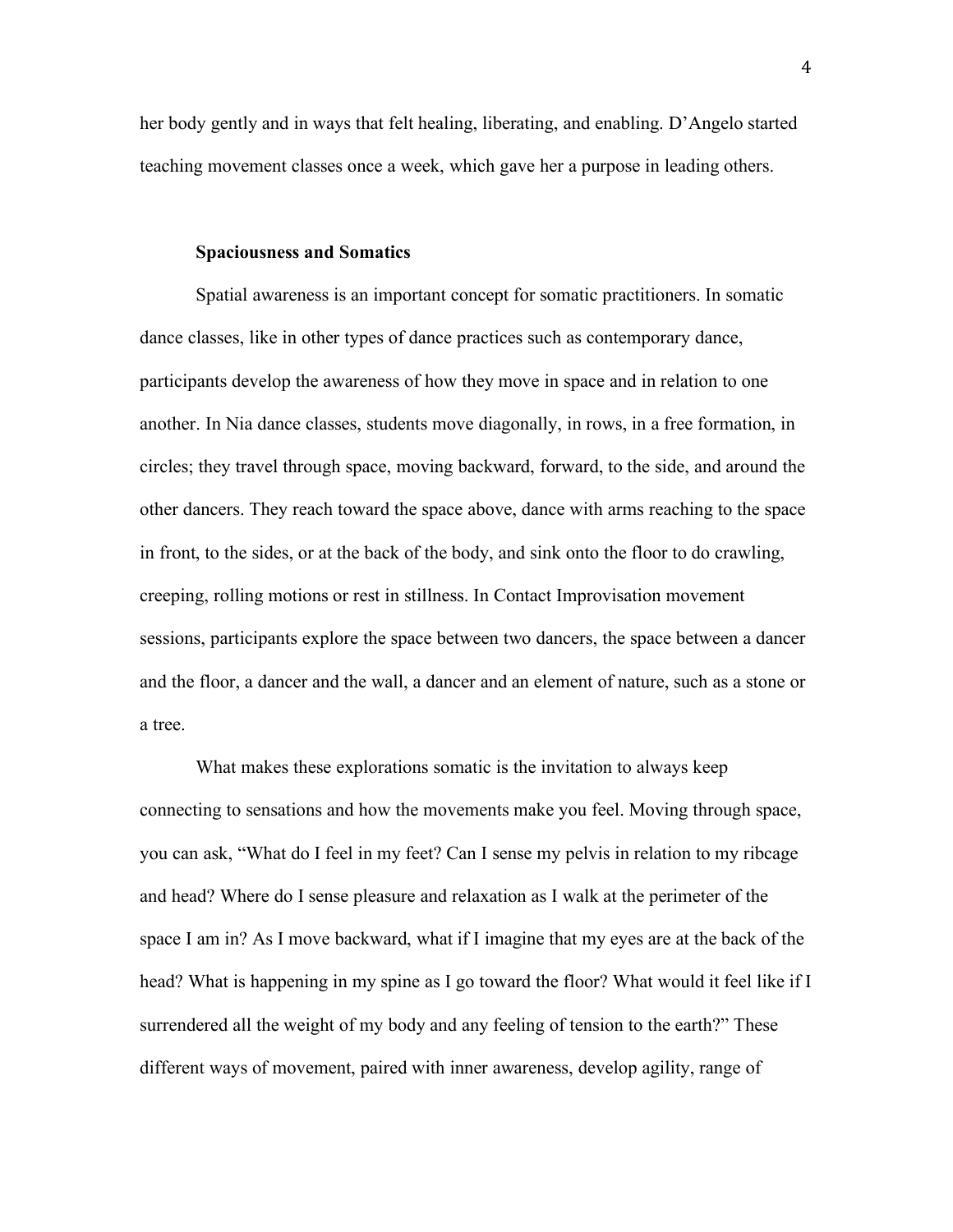motion, and movement variety; they help participants make healthy choices about what types of movement feel good for their bodies and increase their awareness of the space around them.

The ability to tune in and maintain awareness of subtle sensations and how movement makes us feel are vital for people suffering from chronic pain. Tension and accumulated stress, emotional habits, challenging life circumstances, trauma, and physical injuries can create pains and aches in the body that provide a constant undertone to daily activities and a returning sense of pain and discomfort.<sup>2</sup> At the background of discomfort and pain, neutral or pain-free alignment might not be easily accessible. Gentle, subtle movements, careful listening of the body, and checking in with the emotional, mental, physical, and imaginative aspects of the self can begin to restore the sense of what "neutral" and "free of pain and discomfort" might feel like.

Somatic practices such as the Feldenkrais Method® and the Alexander Technique aim at helping an individual release tension and tightness and find a greater sense comfort and ease in movement. Somatic practices support alignment and posture, so that we can conserve energy and refrain from unnecessary tension and postural imbalances. With proper alignment, the inner organs have space and are not squeezed; the bones, muscles, and the nervous system are not compromised. Taking time to improve the sense of alignment and release of tension and muscular holding patterns can awaken the sense of ease in clients with chronic pain.

### **Continuum Movement**

5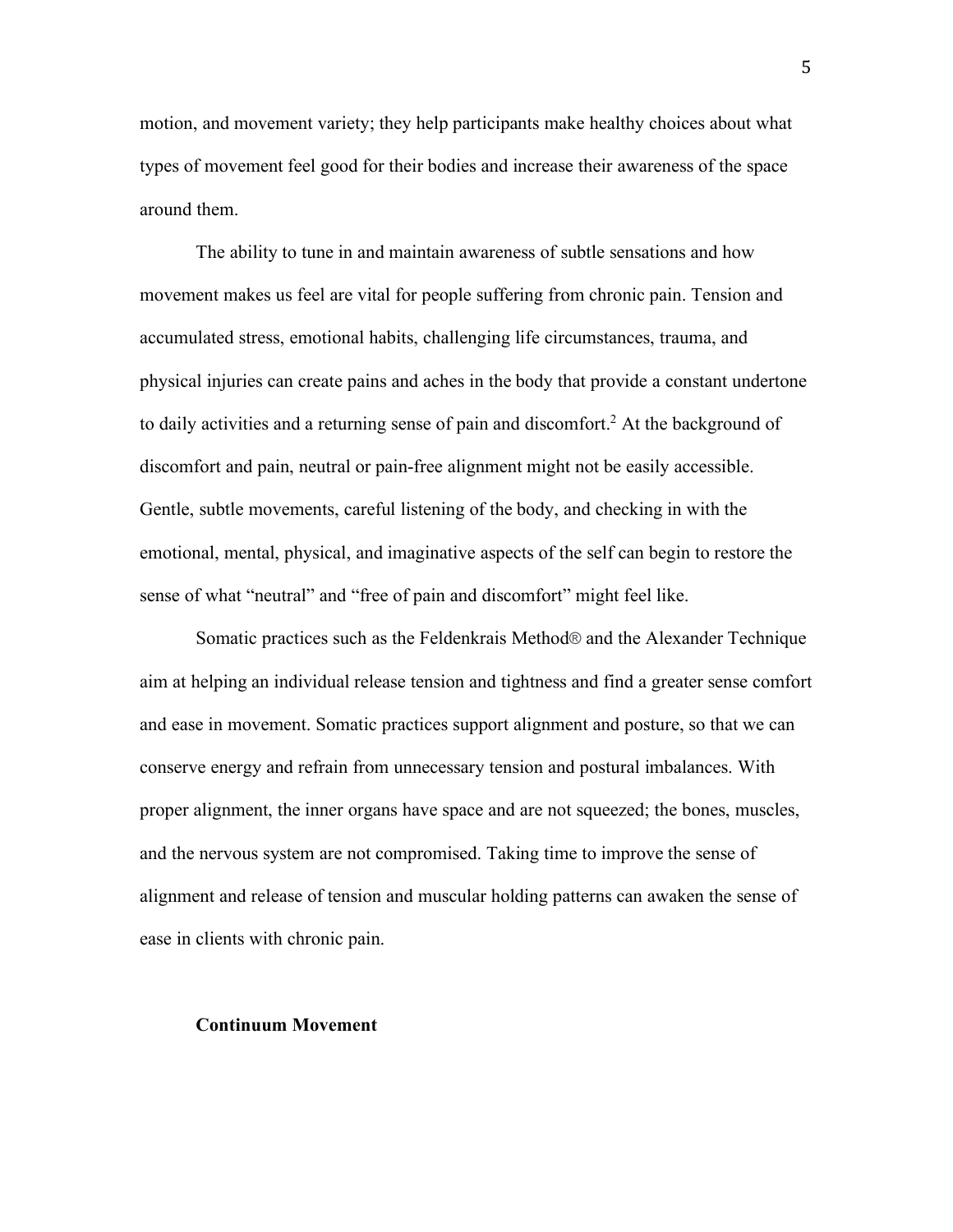Continuum Movement was introduced in the late 1950s by dancer, somatic pioneer, and author Emilie Conrad (1934-2014). The practice incorporates sound, breathing, and small, mindful, fluid, non-choreographed movements that rise from within. It aims to awaken the participants' awareness of the fluid system of the body: "The fact that our body is composed mostly of water is significant in our capacity to be self-referential, transformation, and better able to effortlessly respond to circumstance by cultivating an open bio-system/organism."3

In a Continuum session, a practitioner might have a sensation of floating on a calm sea and feel gentle waves around the body and inside the body. Conrad described her felt connection to the fluid body: "I can feel the waters of my eternal ocean beckoning to me with sweeps of wave motion … My head disappears under water, my hands become a blur, my body is permeable, and my skin no longer wraps around me. I am this water. I am these waves."<sup>4</sup> In 1974, she pioneered a protocol for spinal cord injury and from 1974 to 1979 participated in a research study conducted by Dr. Valerie Hunt at UCLA. The study demonstrated that "fluid, primary movement is essential in our ability to innovate. Enhancing these fundamental movements has a potential to create a rich intrinsic environment that brings forth new insights in our understanding of the human body and its potential to create alternate systems."5

In Conrad's vision, fluids in our own system have a resonance with lakes, rivers, oceans, and fluids that might exist elsewhere in the cosmos. She believed that awareness of the water element inside your own body might make you feel connected to large bodies of water outside of yourself. Conrad explained: "The concert of existence places me in resonance with our biosphere, meaning that at this moment there is no 'body' no

6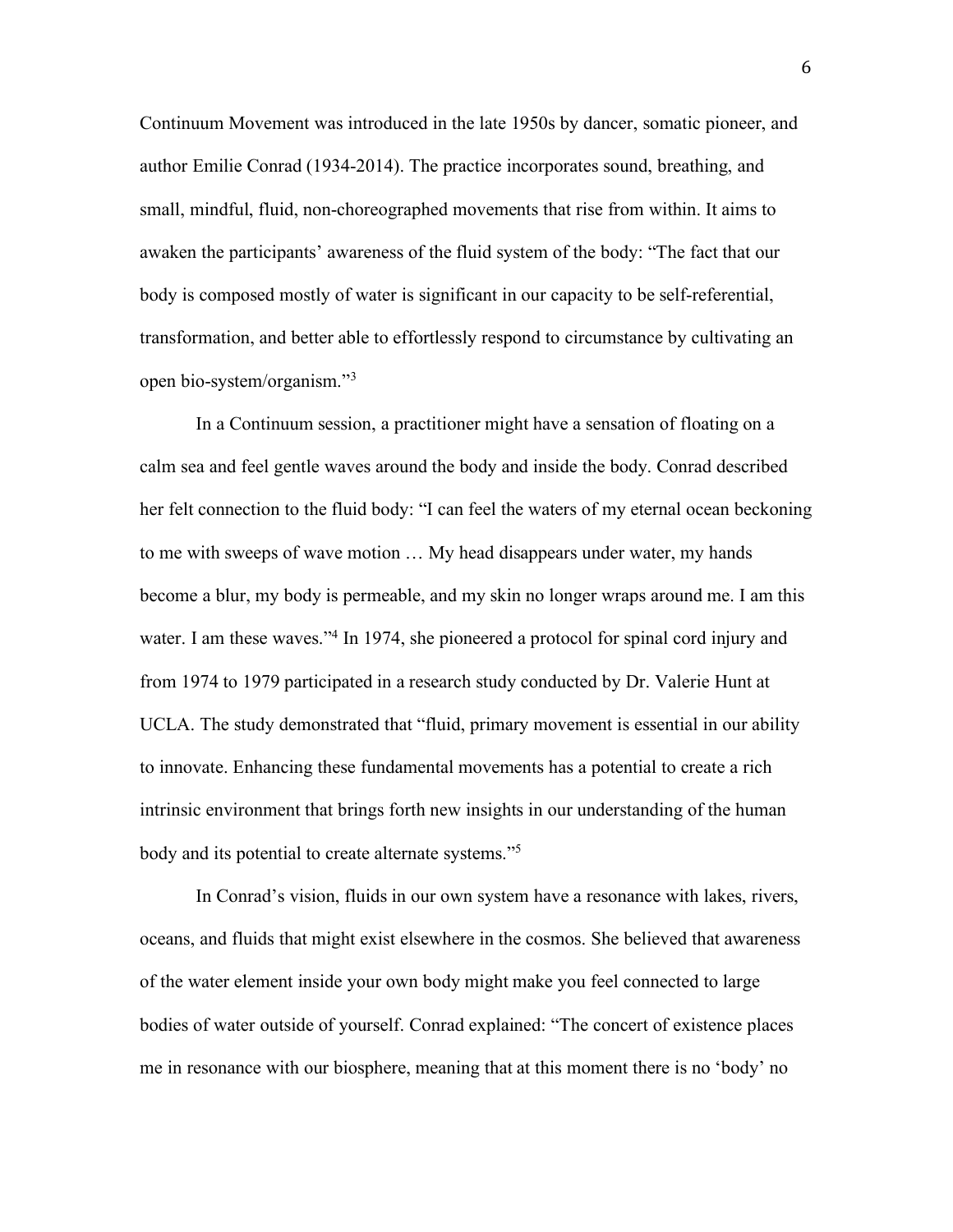separation; I am part of the swirl of bio-morphic unfolding. I am not bound by culture or language. The deepening of sensation allows me to be without category. I transfer the moisture of my cells, join the wet of the grass, the pour of the ocean, the stars that watch over the night. The plants breathe, my skin is wet, we are here."6

The subtle, fluid, wavelike motions, images, and sensations can be soothing and healing for people with chronic pain. Continuum teacher Elisabeth Osgood-Campbell suggests two exercises. In the first, she encourages the participant to "awaken the place of positive tone."7 "In Continuum, there is a standing invitation to be curious about what is new because the work is about dropping beneath habitual patterned movement and habitual patterned ways of thinking. I invite people to notice a place in the body where they have a sensation other than chronic pain," she says. She invites the participant to notice a place in the body that feels neutral and/or has an association of positive tone, a sensory quality that is different from the sensations they associate with chronic pain. "Spaciousness," "warmth," "coolness," and "pulsation" are examples of such sensations. The client then offers a gentle breath into that space and activates the imagination through guided meditation. Perhaps a gentle movement will emerge. "Invite the awareness to dwell in something other than pain for a couple of minutes, long enough to give a different message to the nervous system, a moment of recognition of 'this is what it neutral, without constriction or pain, feels like,'" Osgood-Campbell explains.

Another exercise is based on the breathing exercises developed by Conrad and is called "lunar breath." Conrad experimented with different types of breath to dive into the inner landscape of the body and to neutralize emotional or physical pain. "Lunar breath" evokes images of moonlight and the soft, gentle energy of the moon. "With the tip of the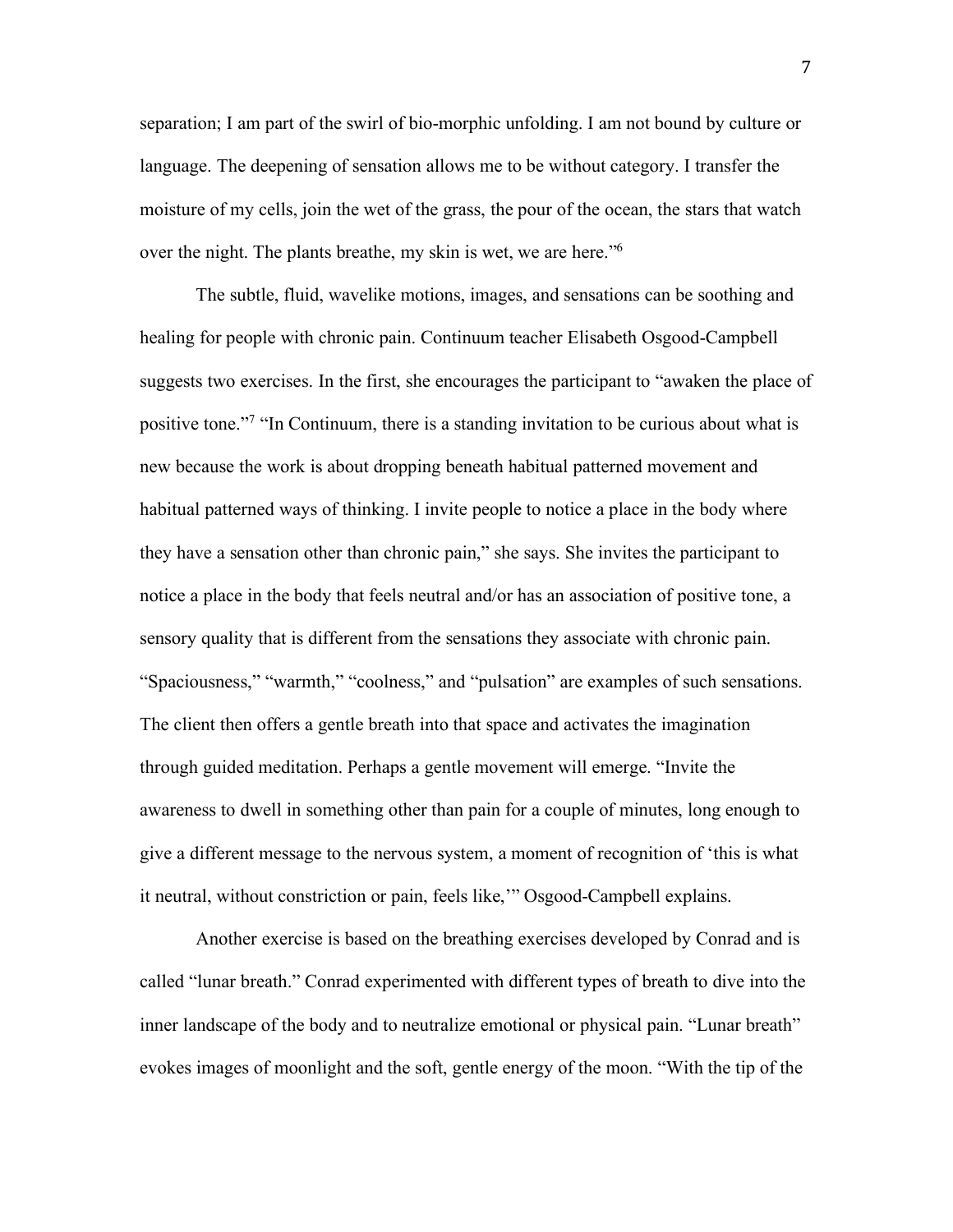tongue, sense the soft palate at the back of the roof of the mouth. Then relax the tongue, inhale and exhale normally. Try inhaling up from the back of the throat and neck to the soft palate. You can also imagine that there is an air filled tube around the neck with tiny pinholes. Imagine that the air disperses softly out from these imagined pinholes as you exhale. Perhaps a soft sound will emerge, as if you were holding a shell to your ear." This exercise can be done sitting or lying down. Exercises like the "lunar breath" and "noticing positive tone" can, over time, cause sensations of openness in areas where one previously sensed tightness, pain, and constriction. Tiny spaces of openness might occur.

#### **Tamalpa Life/Art Process**

Tamalpa Life/Art Process, developed by dancer, visionary, performance artist, choreographer, and author Anna Halprin and her daughter Daria Halprin, employs multiple arts increase participants' awareness of their inner space and their environment. Participants access the knowledge of the body through moving, writing, drawing, and solo performance. An exploration might include an invitation such as "if your legs could speak, what would they tell you right now?" Participants delve within, dance with this question, draw, and write.

In Tamalpa Life/Art Process classes and workshops, students are invited to interact with nature. For example, they are being asked to observe the nature around them and find a place or an element from nature that speaks to them and spend time in that place or with that element. They can draw that natural element or create a movement performance in that setting. They might use leaves, stones, grass, sand, rocks, trees, tree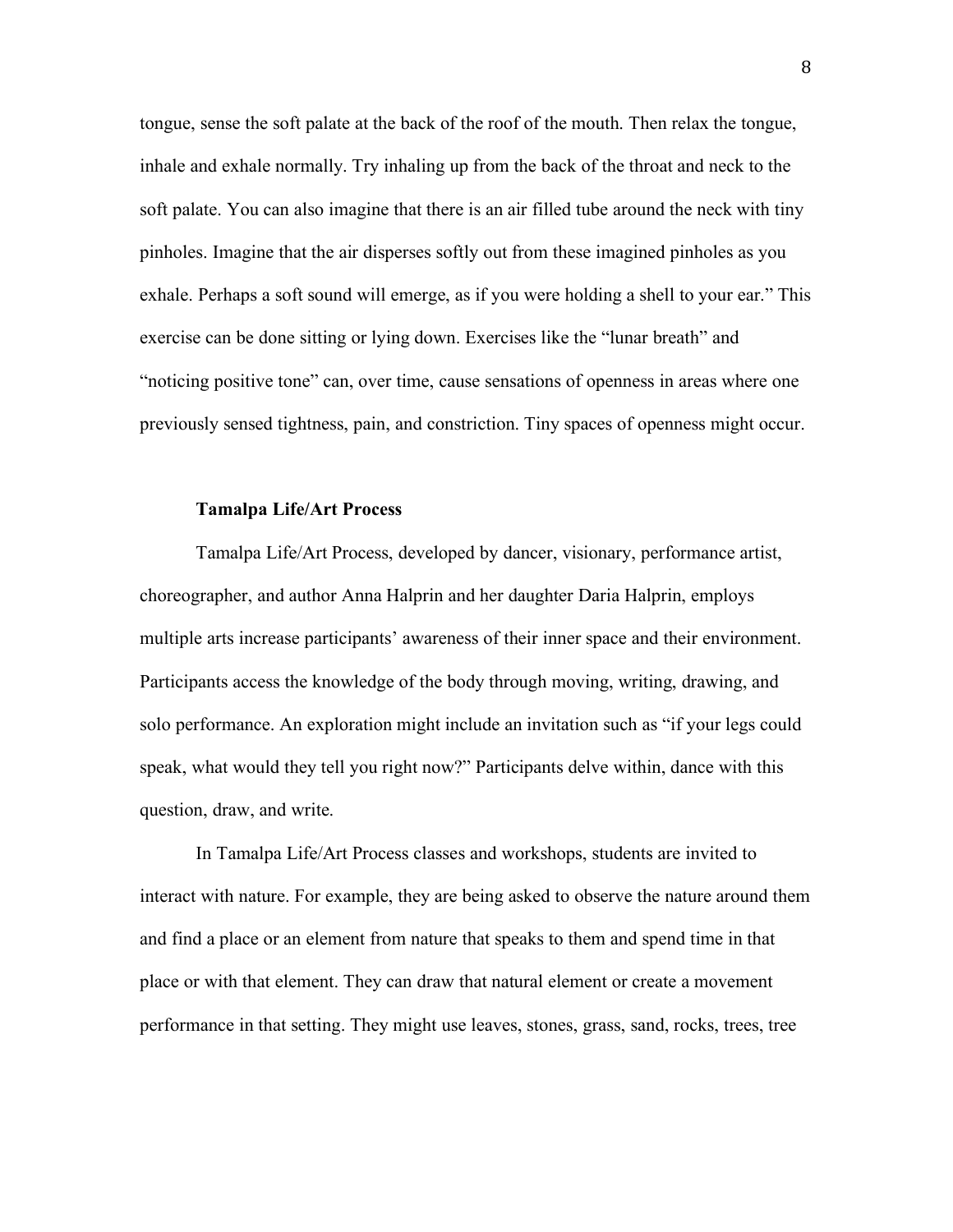roots and trunks, flowers, hay, and berries as sources for inspiration to name a few. They learn to commune with nature and feel supported by it and a part of it.

Elisabeth Osgood-Campbell, also a Tamalpa facilitator, has noted that when people are being asked to draw their bodies and body parts after their sensations and imagination have been activated through dancing, in 90% of the cases, elements from the natural world emerge: in their drawings, legs and feet become vines or plant leaves; tree branches will grow out of their arms; their hearts transform into flower blossoms. These drawings show that when we sink into our somatic, sensory experience of our bodies, images of the natural world arise. "In some deep part of us, we know that we are mammals, a part of the natural world; we need water, nature, to stay alive," Osgood-Campbell opines.

Working with natural elements and images that evoke nature can have a healing effect. Focusing on body-based and nature-based imagery that is resourceful and rings a sense of support or relief to the nervous system is a way to slowly resolve trauma patterns in the body. "When trauma patterns in the body start to dissolve, mental and emotional patterns that inhibit one's wellbeing start to dissolve as well. Shifts can start to happen on any of these levels first – physical, mental, or emotional," Osgood-Campbell notes.

#### **Somatic Strength Training**

As I have discussed elsewhere, a mindful, embodied approach can also be applied to traditional strength training exercises.<sup>8</sup> In strength training, we usually focus on the contraction, such as the biceps contracting in a biceps curl. But we can also focus on what is happening in the opposing muscle group and sense the counteraction, the release, such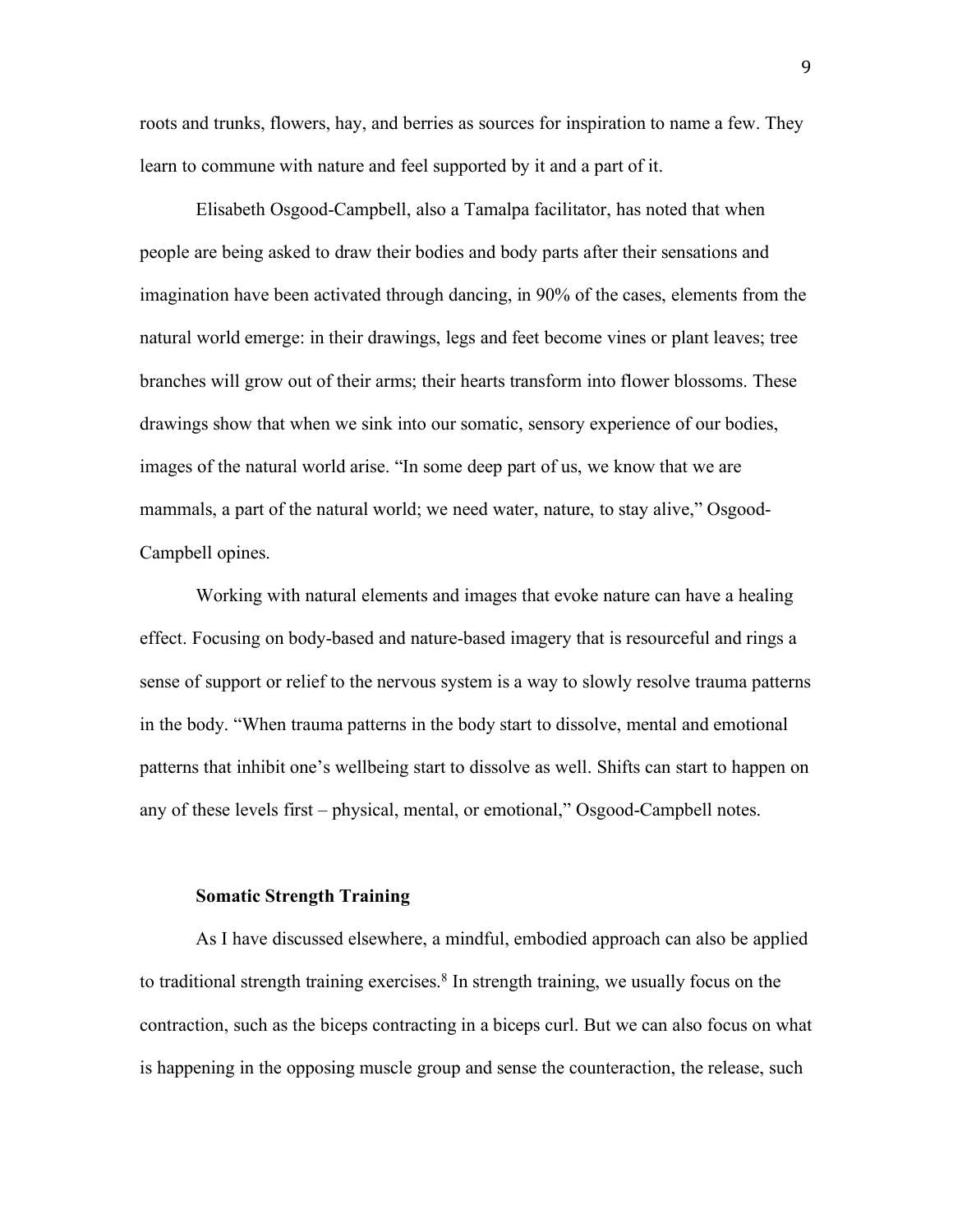as the lengthening of the triceps in response to the biceps contracting or the lengthening and releasing of the hamstring muscle in an exercise for the quadriceps. Working with the muscles and bones from a somatic, mindful perspective can bring about sensations of ease and alignment and increase the sense of wellbeing and awareness of the space inside and outside the body.

In BodyLogos©, a conditioning method developed by dancer, Tao minister, and author Tammy Wise in the 1990s, each conditioning exercise is accompanied by a visualization of energy orbits, which can help move the "stuck" energy and create a sense of spaciousness in areas that previously felt tight. The method relies on a psychemuscular map, where the main muscle groups are connected with certain emotional qualities (quadriceps are associated with moving forward in life; biceps are associated with pulling in what we desire). Participants can use the map to add affirmations or contemplations as they are working on a particular area of the body. For example, working on the chest muscles, you can ask yourself, "What does my heart want to connect to in life?" Trying to release habitual gripping in the hipflexors through stretches, you can ask, "Is there an area in my life where I am exerting too much control instead of cultivating ease?" These contemplations engage the mind and imagination and help the practitioner look at his/her life holistically – with physical, mental, and emotional awareness.

As one physical awareness exercise to help with chronic pain, Wise recommends a subtle exercise that aims to develop a sense of alignment and release deliberate tension from the muscles. The client lies comfortably supine with arms and legs extended, hands placed palms up about one foot away from the body. Wise guides us through the exercise: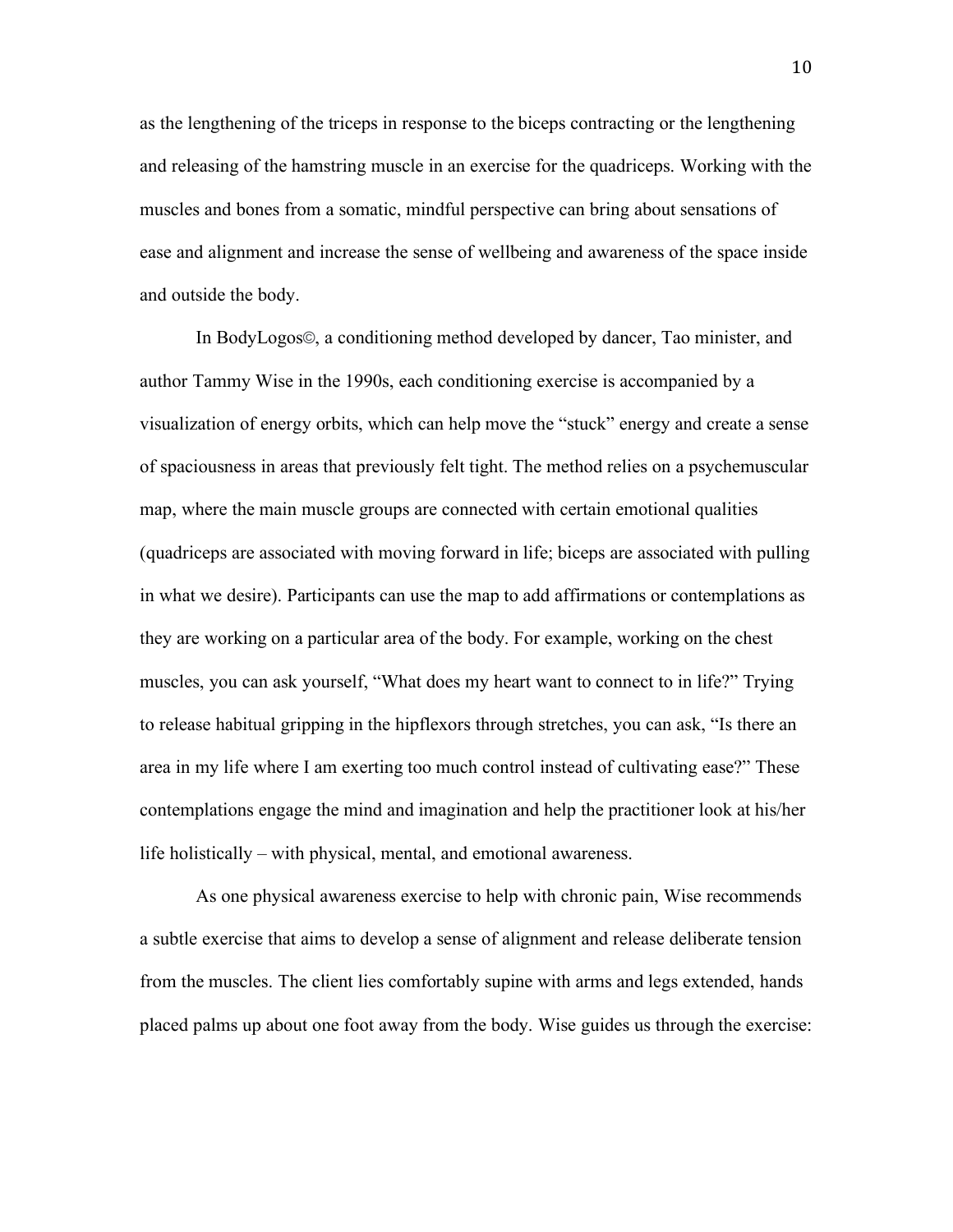Take a deep breath and allow the weight of your body to relax into the ground. [...] Let go of all your efforting. As you experience your bones' weight released, experience the earth as your universal great mother. […] Pay particular attention to the weight of your shoulder blades and your elbows. Feel their weight equally connected to the ground. Now using as little muscular effort as possible, slowly reposition your hands palms down on your solar plexus, the soft spot where the ribcage separates. Be sure to maintain the groundedness in the shoulder blades and the elbows as your arms rotate through space. Again as easefully as you can, return your hands to their original position. Notice whether some of the weight in your shoulder blades and elbows lightened as you moved. Slowly repeat this back and forth movement until you can keep your shoulder blades and elbows fully weighted throughout the movement. As you explore this movement, notice how heavy the lower arm actually is to move and how the weight fluctuates as it arcs toward an alignment with gravity. That's when the wrists are directly over the elbows. Notice when your bones align with gravity, you experience the arms as weightless, yet your bones are just as heavy on the ground. Recognize how all muscular effort ceases to exist when the bones align, as if a hand from above came down to support you. The weight you are experiencing is that of your bones. The weightlessness you are experiencing is the release of tension in the muscles. The more aligned the bones, the less muscle tension. Alignment makes everything easier<sup>9</sup>

This exercise can be done at any point during the day or as a way to prepare for night's sleep.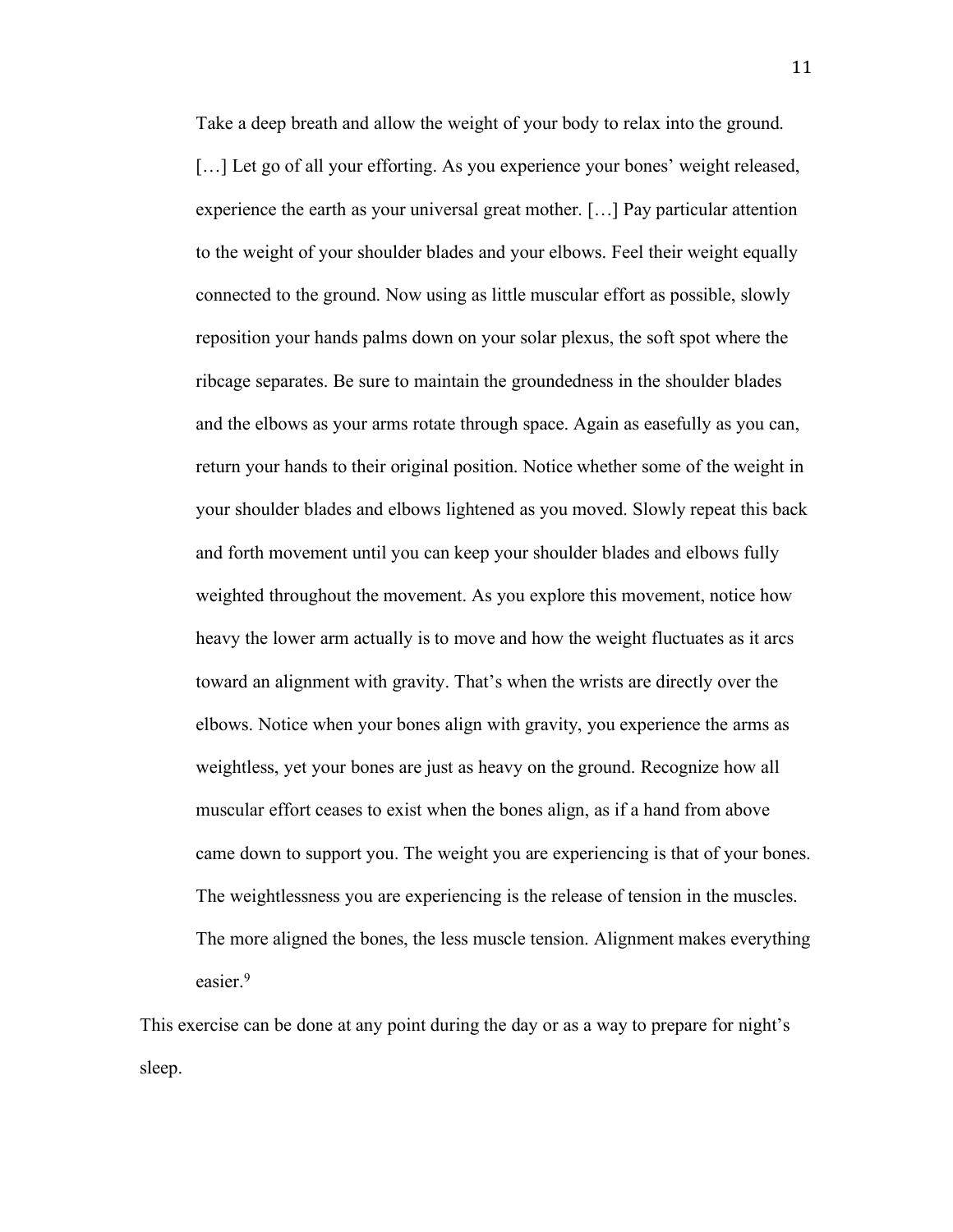What these three practices and numerous other somatic methods share is the belief that finding release from chronic pain asks for patience, time, the ability to discern subtle physical sensations, and the support of the imagination. Emotional, physical, and mental awareness intersect in the process of finding ease.

# **Conclusion**

By way of conclusion, I would like to offer another meditative exercise to help build awareness of the inner and outer space and possibly find soothing. Find a natural element in your surroundings. If you can go outside, this element can be a tree, a garden, a river, a bush, a flower bed, or a view of the sky. If you are inside, this element could be a plant, a stone, a feather, a view of the trees or the sky from the window, or a photo of a natural element or a landscape.

Spend some time in the presence of this natural element. What do you notice about the colors of the sky, the hues of the river, the shapes of the branches? Take these observations in. How does being in this place or in the presence of these natural elements make you feel inside? As you inhale and exhale, take a moment to sense your body and to turn within. How do you feel physically, mentally, and emotionally? Do you notice any sensations in your body? As you continue to inhale and exhale, close the eyes and notice whether some part inside the body starts to soften and surrender. Let some tension, pain, or worry release from the body. Do you see any images when you look inside? Perhaps a color or a landscape surfaces. Feel what it is like to be alive, aware of your inner sensations, and connected to the particular environment that you are in. Allow your mind to travel beyond your physical surroundings to another landscape, land, or environment.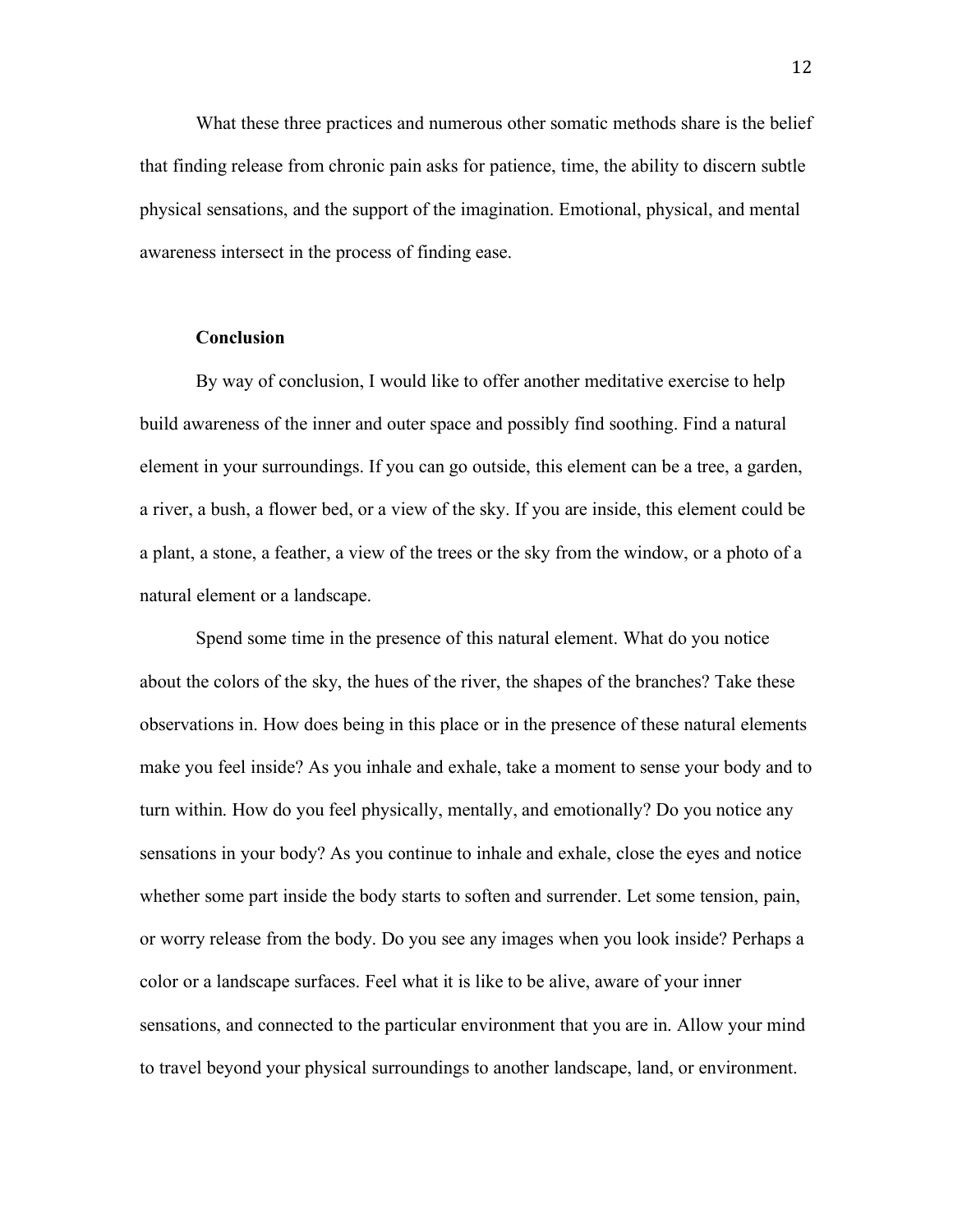Where would your imagination like to take you? As you inhale and exhale, feel what it is like to be one element on the earth, a part of it, and supported by it.

# **References**

 

<sup>1</sup> D'Angelo, E. Email correspondence, 26 May 2020. All subsequent references to D'Angelo come from this source.

<sup>2</sup> See Levine, P. In an Unspoken Voice: How the Body Releases Trauma and Restores Goodness. Berkeley, CA: North Atlantic Books, 2010. Also see Van der Kolk, B, The Body Keeps the Score: Brain, Mind, and Body in the Healing of Trauma. London: Penguin Books, 2015.

- <sup>3</sup> Continuum Movement. https://continuummovement.com/mission-value-statements/
- <sup>4</sup> Continuum Movement. https://continuummovement.com/mission-value-statements/

<sup>5</sup> Conrad, E. https://www.esalen.org/page/emilie-conrad

<sup>6</sup> Conrad, E. https://www.esalen.org/page/emilie-conrad

<sup>7</sup> Osgood-Campbell, E. Personal interview, 29 March 2020. All subsequent references to Osgood-Campbell come from this source.

<sup>8</sup> Saumaa, H. "Somatic Strength Training: An Alternative to 'No Pain No Gain.'"

Alternative and Complementary Therapies, 2020, Vol. 26, No. 1, 19-22.